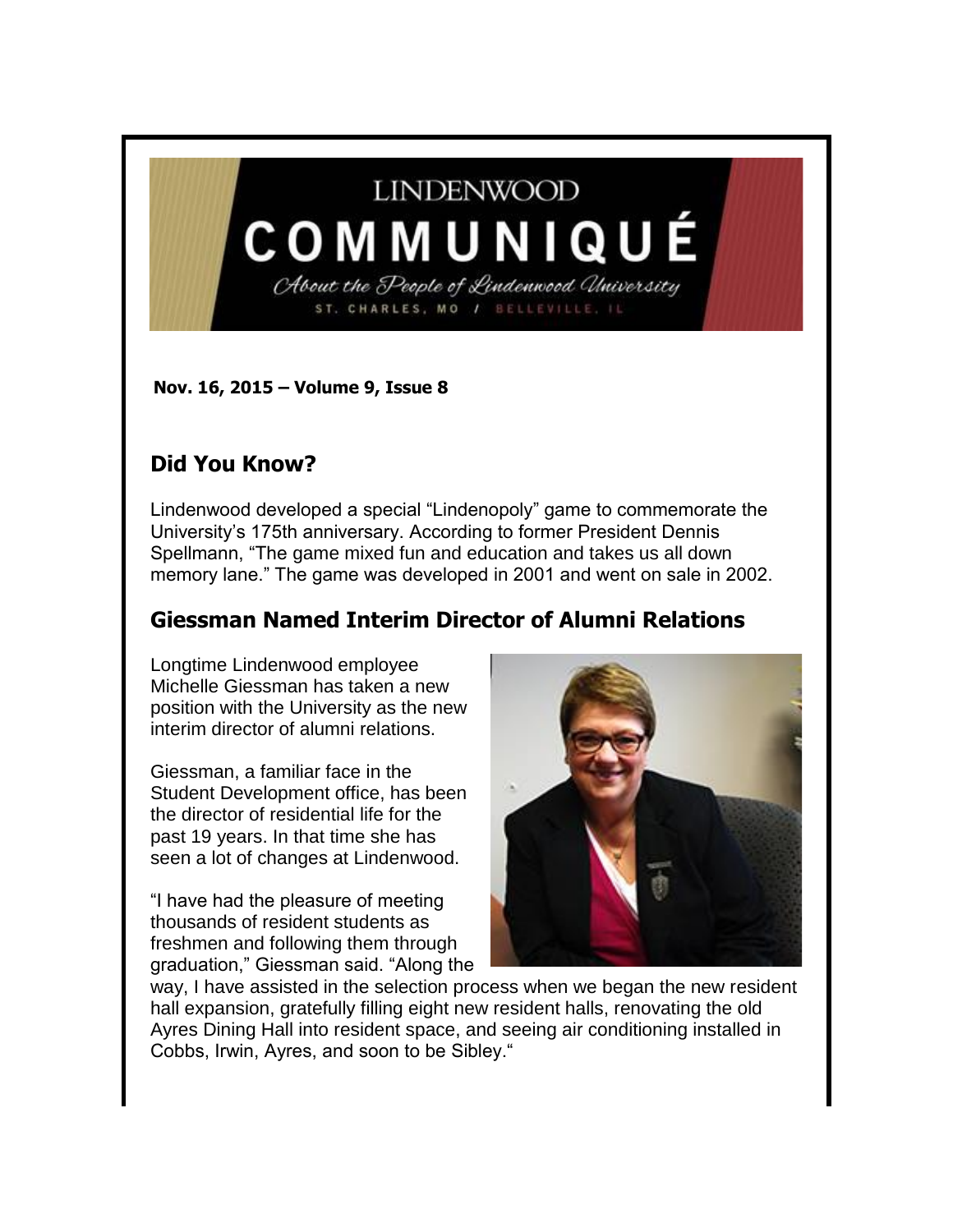In her new role, Giessman will be working with the Alumni Board, acting as a liaison between the alumni association and the University, and working with the St. Charles Alumni Club in all areas ranging from assisting with identification cards to fundraising.

#### **Thies Creates New Criminal Justice Course**

Criminal Justice Professor Jeanie Thies has created a new criminal justice course called Wrongful Convictions. The course takes a case-based approach to the study of causes, consequences, and remedies in wrongful convictions.

One aspect of the class is the chance to work on an active case before the Midwestern Innocence Project (MIP), a nonprofit organization that works to free wrongfully convicted people in a five-state region in the Midwest.

MIP provided training to Thies and her 11 students, who are reviewing a homicide case file from over 20 years ago in which the convicted person claims innocence. The review includes reading case files like police reports, transcripts, and court filings and correspondence related to the case. The class will then collectively prepare a summary of the key aspects of the case and create a report on their findings, identifying features which suggest improprieties or facts that may point toward innocence.

Thies created this course based on her previous experience with inmates.

"I used to be a prison psychologist for nine and a half years, and inmates were always professing innocence," she said. "While I knew most were not, I assumed a few were. I later learned of a couple prisoners that I had casually encountered – not my clients – were exonerated in high-profile murder cases. I've followed this issue since I've been a professor and have been shocked by some of the case facts and professional misconduct that has led wrongful convictions."

Thies said she didn't know of another school or university in the region that was conducting an Innocence Project course, but could not be certain.

"The Innocence Project does use students to work on these cases, most often law students, though undergraduate students in journalism programs have also worked on IP cases," Thies said.

Thies's class is working on a homicide case in which a person has been incarcerated for nearly 20 years.

# **Ortiz Wins at Fashion Challenge**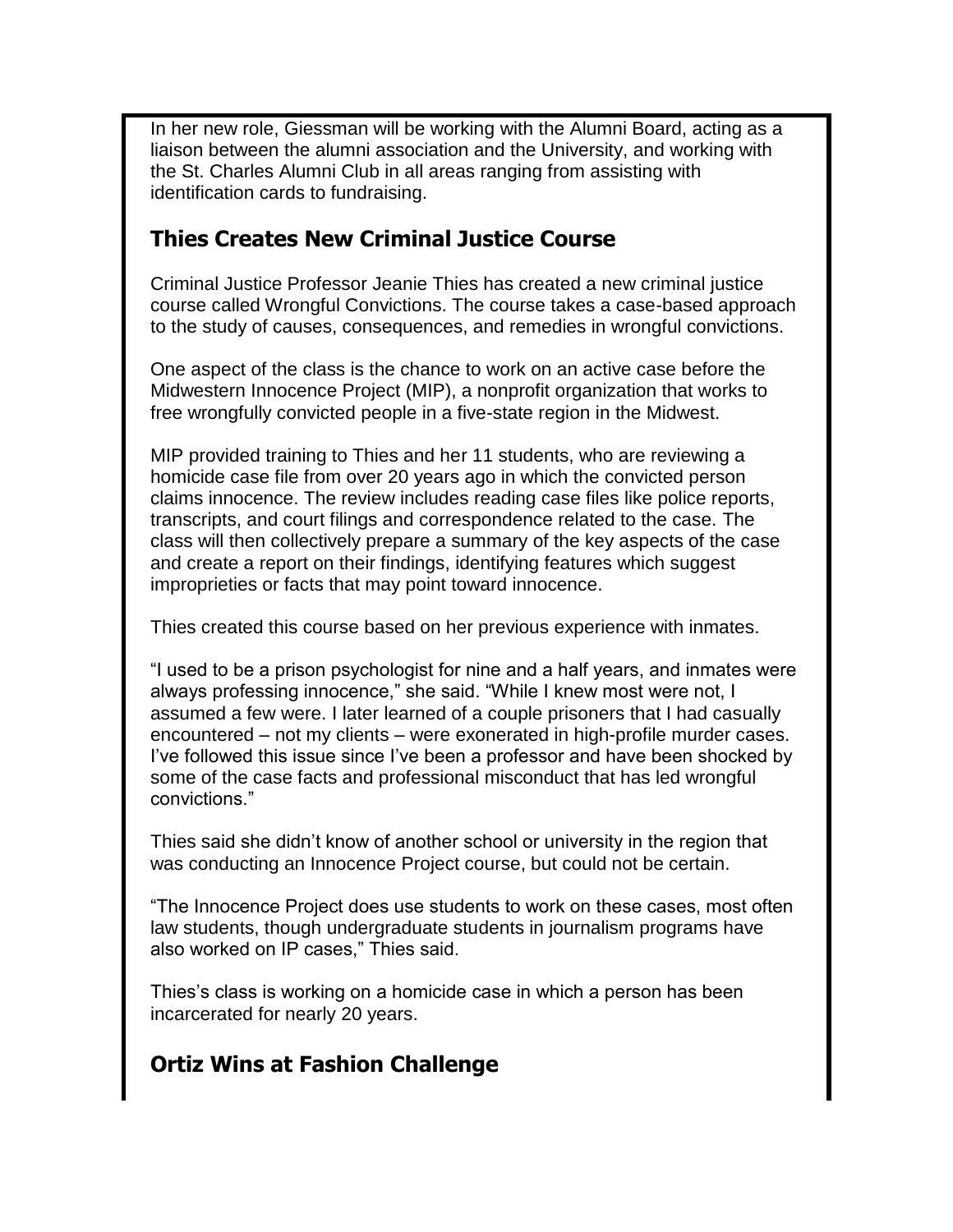Fashion Design Assistant Professor Nasheli Ortiz won the ALIVE On the Scene: Wear It Fashion Challenge on Nov. 5.

Ortiz competed against nine other fashion designers in St. Louis for a grand prize of \$5,000 and a development package from Stevens-The Institute of Business and Arts (SIBA).



The designers were challenged to design a piece based on an iconic or contemporary work of art. Ortiz based her award-winning gown on a piece by artist Sarah Frost.

"I am super excited about this award, and I need to express my sincere gratitude to the jury panel for selecting me as a recipient of the Wear it Fashion Challenge Award," said Ortiz. "I am so humbled to have been chosen for this award knowing that there were many amazing designers in the competition."

"I need to thank ALIVE Magazine, St Louis Fashion Week, and SIBA for continuing to support and encourage fashion design in St Louis," Ortiz continued. "Thank you to my coworkers Jacob Stanley and Audra Hubbell that helped me in the process of this piece, my students that gave me feedback and were there that night to support me. Thank you my Lindenwood family!"

#### **Hutcheson Represents Lindenwood at KDP Biennial Convocation in Orlando, Fla.**

Kappa Delta Pi faculty advisor Dr. Jill Hutcheson and student Toni Faletti represented Lindenwood University at the 50th Kappa Delta Pi Biennial Convocation on Oct. 21-24 in Orlando, Fla.

As chapter delegates, Hutcheson and Faletti accepted one of only seven Chapter of Excellence awards given by Kappa Delta Pi International. The Tau-Phi chapter earned this recognition for professional development programming in 2014-2015. Tau-Phi was also recognized for exceeding its membership goals for 2014-2015.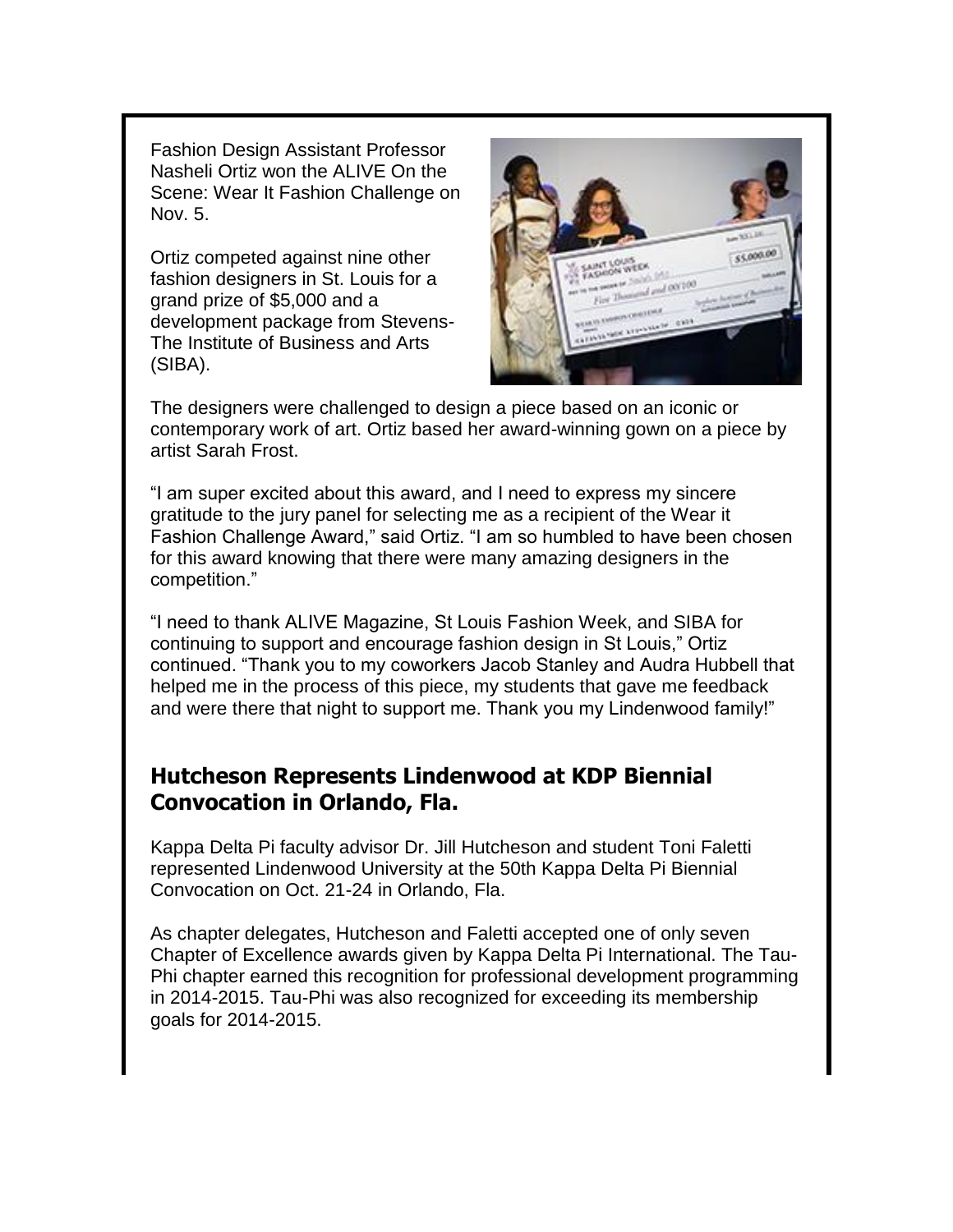## **Adjunct Instructor Wins Tourism Honor**

Angela da Silva, adjunct instructor of recreation, sport, and tourism at Lindenwood University, recently received one of the Missouri tourism industry's top awards – the Pathfinder Award – at the 47th Missouri Governor's Conference on Tourism.

Da Silva, who also works as an interpreter at Lindenwood's Historic Daniel Boone Home and Cultural Center, was among several honorees recognized at the annual Missouri Division of



Tourism (MDT) awards banquet, held Oct. 14 at The Lodge of Four Seasons in Lake Ozark, Mo.

The Pathfinder Award is presented each year to an individual or organization that succeeds at reaching niche markets. In her role as an instructor at Lindenwood University, da Silva is in the unique position to reach young adults and educate them on Missouri's distinct history.

"I've been really thankful for the 20-year relationship I've had with MDT and being able to showcase the African American history of the state," da Silva said.

Among her classes is one focusing on Missouri heritage, which gives students the chance to explore historic communities, such as Arrow Rock and Boonville.

Additionally, da Silva is the owner of the National Black Tourism Network, which hosts media tours and special events that showcase Missouri history.

"This is a great award for Angie and she is well deserving of it," said Joseph Lovell, associate professor and chair of the department of recreation, sport, and tourism administration. "We value her contributions to our department, and the students are truly the ones who benefit from her knowledge and experience."

#### **Social Work Faculty Give Presentation at National Conference**

Two Lindenwood University social work faculty members, Dr. Carla Mueller and Dr. Dana Klar, presented at the Council on Social Work Education's 61st Annual Program Meeting in Denver, Colo. The meeting sprawled across Oct.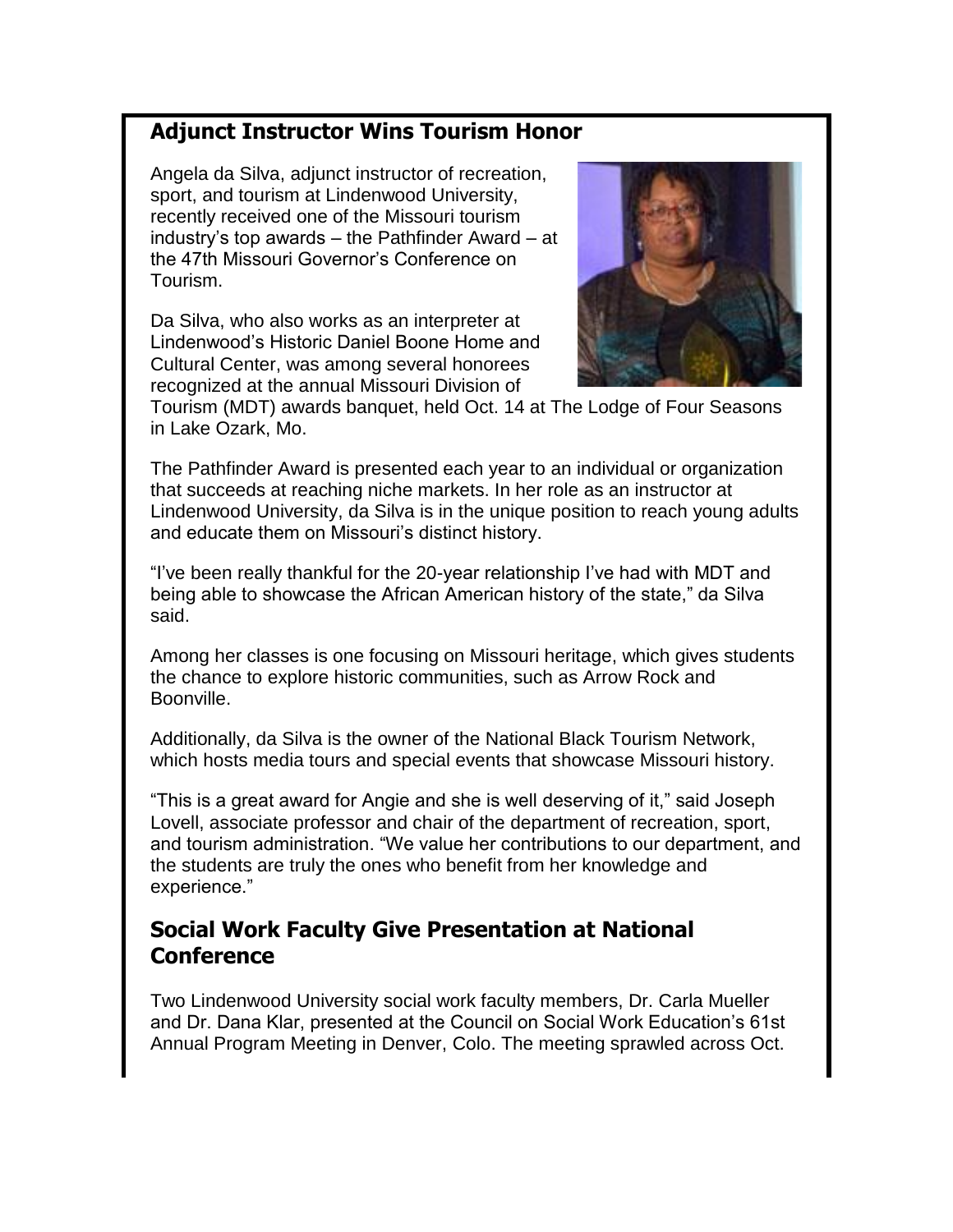15-18 and both the Sheraton Denver Downtown and Crowne Plaza Denver Downtown.

Mueller and Klar presented their workshop, "Social Work Education in a Conservative Environment," which covers political and legal challenges in addition to strategies for risk management and effective teaching methods. Mueller and Klar plan to publish their findings.

"It is interesting to see the same concerns challenging some of our basic social work tenets in social work classrooms across the U.S. We are fortunate to have a forum for open discussion to strategize effective teaching methods to come to a common ground," Mueller said.

Workshop participants included social work educators ranging from rural northern Idaho and southern Indiana to Rhode Island and New York. Similar classroom issues were shared with themes of political polarization and conflicting values.

#### **Suzy Jones Named Belleville's Employee of the Month for October**

Dr. Suzy Jones, director of academic success and retention, has been



selected as the Belleville Campus Employee of the Month for October.

Jones was hired into the Lindenwood Belleville family in January 2015. In her relatively short time on campus, however, she has accomplished an incredible amount for the Academic Success Center (ASC) and the students, faculty, and staff that her office serves.

Not only does she oversee and manage the ASC, but Jones also serves as a

success mentor for the general student population as well as conditionally admitted students. She collaborates with faculty and coaches to lead outreach efforts for at-risk students who may have stopped attending class or are failing exams.

Within her first few months as an employee, Jones spearheaded the implementation of a new ID scanner system to track and collect data of students' time spent in the Academic Success Center. She is also in the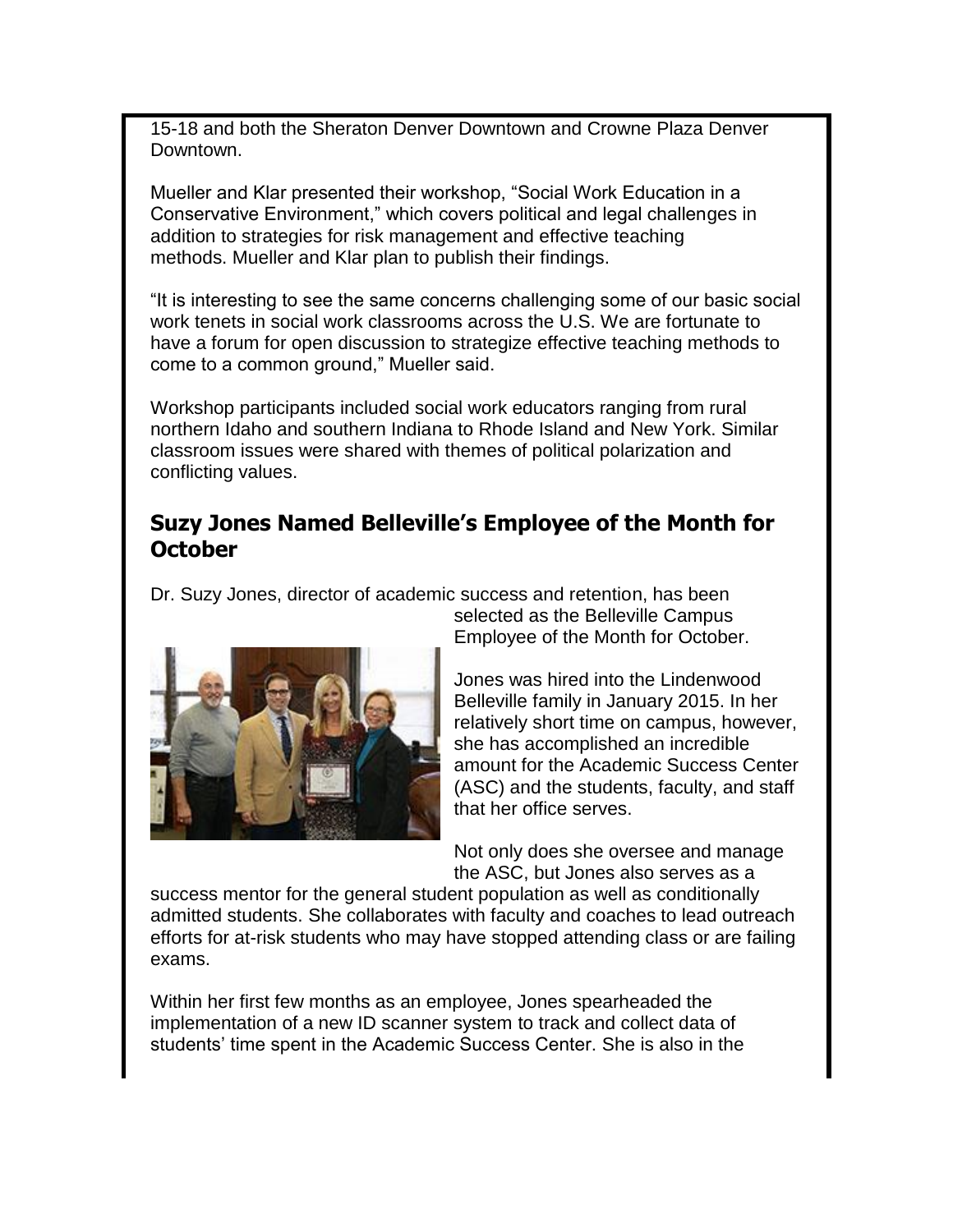process of initiating a system for online tutoring appointments, which she expects to implement in spring 2016.

Jones serves on the Student Engagement and Retention Committee, Academic Standards and Policies Committee, and Appeal Approved Committee.

Jones was nominated for Employee of the Month by Shannon Vallowe, coordinator for the Academic Success Center, and Dr. Paige Mettler-Cherry, associate professor of biology.

"Suzy has made it a point to ensure that all Lindenwood students, faculty and staff are knowledgeable of the services the ASC has to offer," said Vallowe. "On top of being the director of the ASC and managing the overall daily operations, Suzy currently averages close to 40 student meetings per week, which include 75 contracted students, as well as general population and at-risk students. She is the epitome of the term 'team player,' as she continuously goes out of her way to help those around her, and her personality is simply infectious."

"It was such a wonderful and unexpected surprise to be named Employee of the Month!" said Jones. "The Academic Success Center would not operate as smoothly and efficiently as it does without our entire ASC team! I'm so grateful to work with such a positive, caring, and talented group of people."

#### **October LindenStar Recipients**

The LindenStar program, Lindenwood's new peer-to-peer employee recognition program, has had over 15 nominations in October.

To nominate an employee for the program, employees may access the nomination form in the ADP Human Resources portal. Click on "Resources" under the "Home" tab on the portal home page and click on "Lindenstar" under the "Commonly Used HR Forms."

Fill out the form and print out and send to Maddelene Collins. Each employee may nominate up to 12 people per year in a variety of categories. In May, the top nominees in each category will receive a special recognition.

The recipients for October are

Liana Bazzanella **Lori Malloy** Carrie Cruse Comela Mathis Jessica Fazio **Ashley Minton** Whitney Gass **Matter Strategies** Joyce Norman